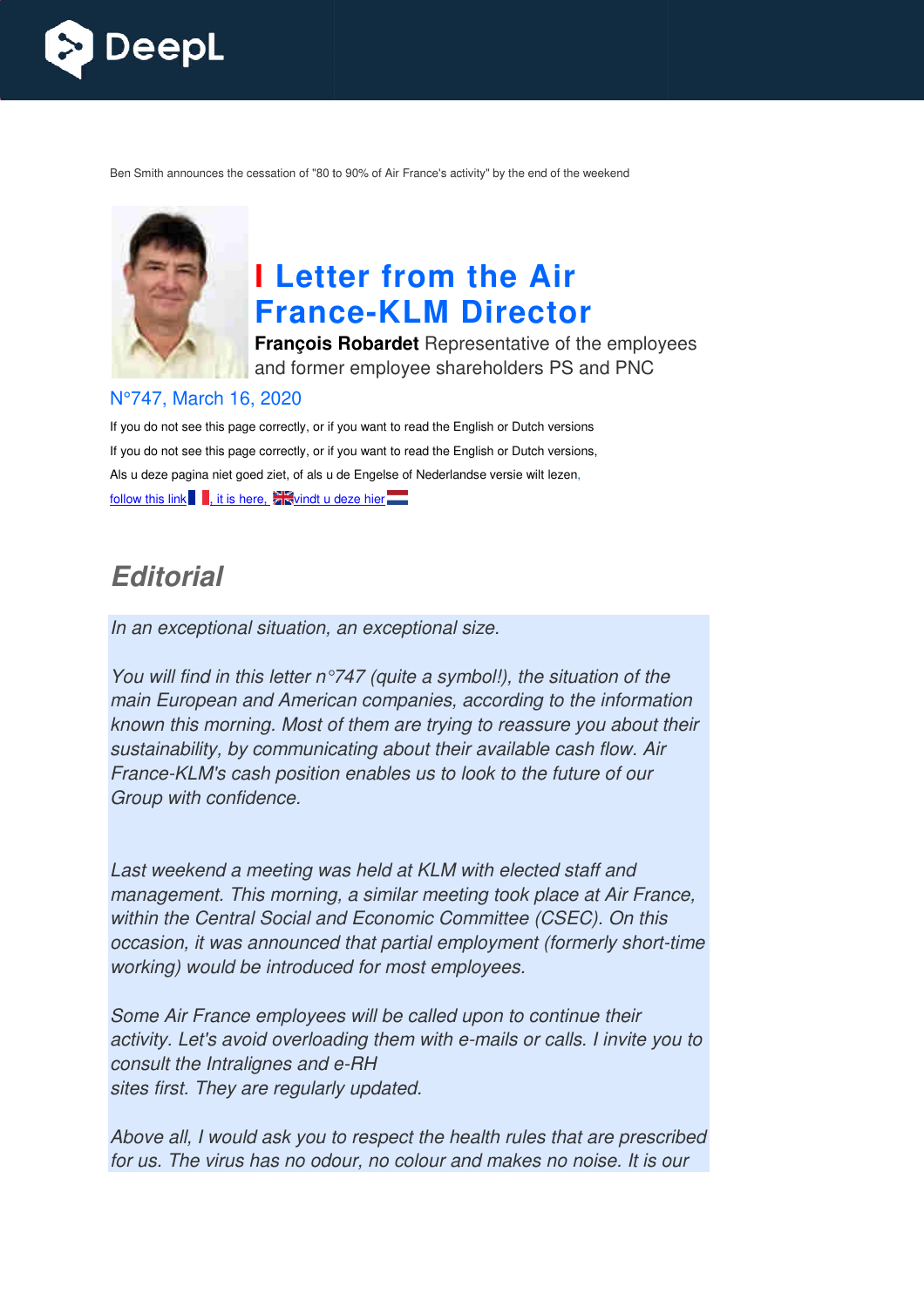individual responsibility to help stop its proliferation.

==> Last minute: the speech by the President of the Republic will probably lead the Air France-KLM group to suspend its international flights outside the Schengen area for thirty days. This eventuality is one of the scenarios studied by the Group. It does not call into question my comments on the future of our Group.

# *Monday's COVID-19 Press Review*

### **> Ben Smith announces the closure of 80 to 90% of Air France's operations by the end of the weekend**

(source LCI) 16 March - This is a serious time for Air France. The passage to phase 3 of the epidemic, decided Saturday evening by the government, is fraught with consequences. This **Sunday evening, Ben Smith,** the boss of Air France/KLM, sounded the alarm. He spoke to all his employees via a video recorded that evening. In a serious tone, he **announced "that the activity of Air France and Transavia France was going to be gradually reduced by 80 to 90% by the end of the week"**. This heavy decision will take effect from Monday. It marks the almost complete cessation of activity.

"In the last few hours, everything has changed. We are living in a historic moment, where each of us has an immense responsibility. Starting with the responsibility to limit the spread of the coronavirus. I know that each and every one of you is aware of that responsibility. It's an ordeal we're all going through together. **An exceptional situation, an exceptional measure. We have to keep trade and the movement of our staff and travellers to a minimum. It is a civic duty at a time when borders are closing and whole populations are being confined**. (...) We have decided to ground all Air France Airbus A380s. Just as we decided to ground all KLM Boeing 747s", explained the group's CEO. (...)

"**We have asked governments to help us in this ordeal by lowering taxes and charges, and partial activity schemes**. The dialogue with the authorities is permanent and we are working in good intelligence in the face of this threat, which concerns much more than our group, the whole nations," the leader said in his video address.

 However, the short-time working measures will spare employees performing "vital functions", according to the evening daily, and the way in which these measures are to be applied should be decided "during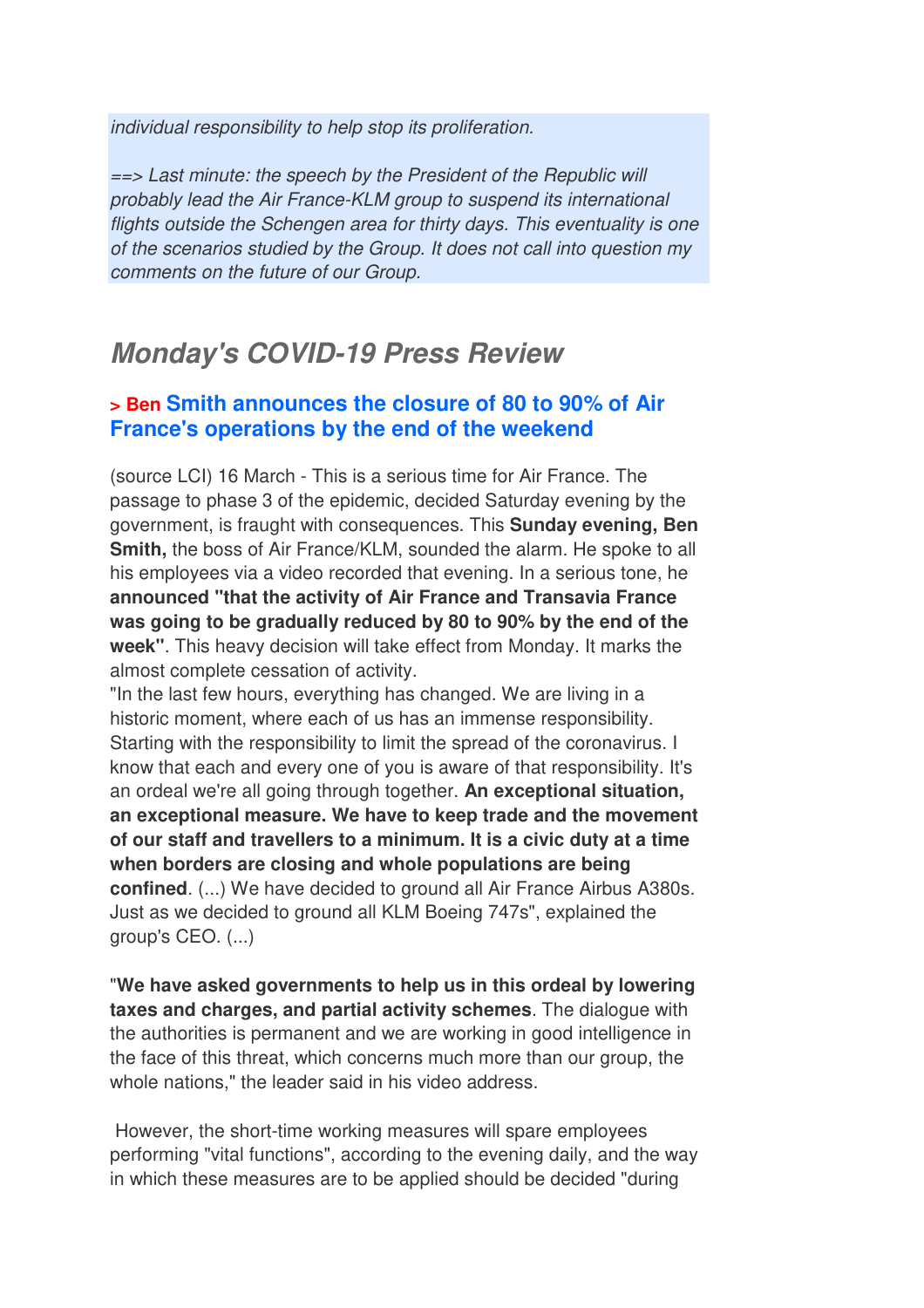the week". (...)

**the coming months.** 

 The Air France-KLM share, which was already doing badly, has seen its share price plummet even further with the coronavirus losing almost 50% since the beginning of the year. "In the aviation sector, we have experienced serious crises: September 11, SARS, the Icelandic volcano, and we have always overcome them. I am sure we will do so again," concluded Ben Smith, who also announced that he would cut his pay by 25%.

*My comment:* Air France has today informed its employees that the drop in activity will be at least -90% in long-haul and -95% in short- and medium-haul. The situation could change depending on the announcements to be made by the President of the French Republic on Monday evening.

Most employees will be placed in partial employment (a scheme that replaces the former "partial unemployment"). For each period out of work, the employee will receive an allowance corresponding to 70% of his or her gross salary, with a reduced rate of contributions, i.e. for the period not worked about 84% of net salary. The precise details will be communicated to the employees after the company's seven Social and Economic Committees (SECs) have met.

## **> The Dutch government will do all it takes to support KLM**

(Reuters source) March 15 - **The Netherlands will do "whatever it takes" to keep the airline Air France-KLM and Amsterdam's Schiphol airport operating in the context of the coronavirus crisis,** Dutch Finance Minister Wopke Hoekstra said Sunday. **KLM, the Dutch branch of Air France-KLM, on Friday unveiled a package of measures to help it weather the health crisis with up to 2,000 job cuts and the cancellation of at least 40% of its flights in** 

 The company wants to reduce its expenses by an amount likely to reach 400 million euros.

## **Wopke Hoekstra did not detail the conditions for a possible bailout but stressed that Air France-KLM was "vital for the Dutch economy**".

He added that he was in close contact with his colleagues in France and with the airline's management.

A source at the French Finance Ministry said on Saturday that a rise in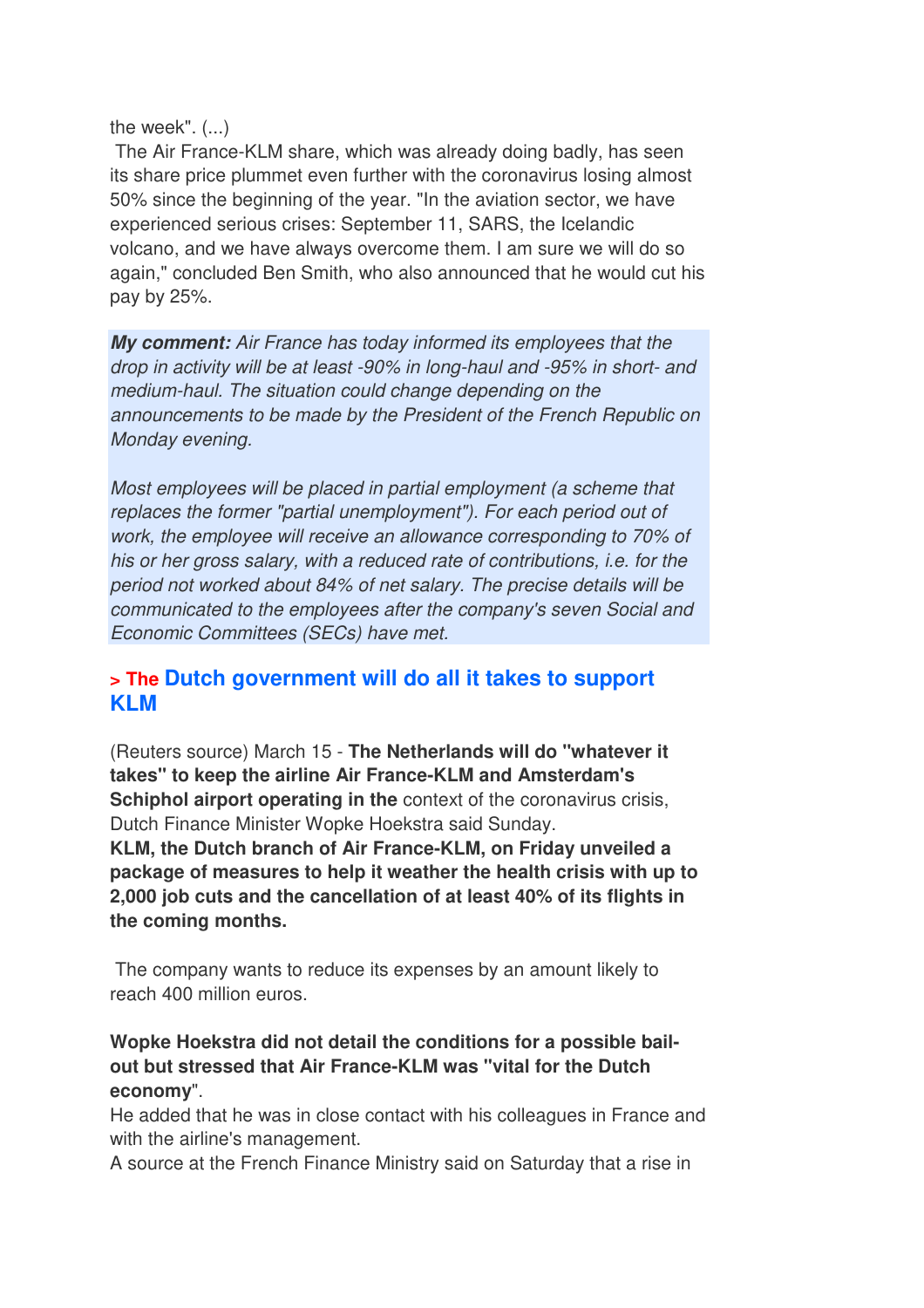the French state's stake in Air France-KLM "is not relevant today". (...)

*My comment:* In a press release issued this morning, the group said: "Last week, the Air France-KLM Group drew a revolving credit line for a total amount of EUR 1.1 billion and KLM drew a revolving credit line for a total amount of EUR 665 million. 665 million. The Group and its subsidiaries thus had more than 6 billion euros of liquidity at 12 March".

In addition, both the Dutch and French governments have expressed their willingness to support KLM and Air France.

These two pieces of information are reassuring as to the ability of the Franco-Dutch Group to overcome this crisis.

Attention: the KLM measures mentioned here predate the decision to move to phase 3 taken by the Dutch government yesterday (Sunday).

## **> Transavia offers "specific flights" to repatriate French nationals stranded in Morocco and Tunisia**

(source Air Journal) March 15 - Thousands of French expatriates and tourists are stuck in Morocco and Tunisia after air links between these Maghreb countries and France were cut to contain the coronavirus pandemic. In

 agreement with the respective authorities of these two countries, **Transavia is authorized to operate "specific flights" to allow the French to return to France. Also, low-cost is exceptionally allowed to operate flights from 15 March to 19 March in Morocco**. Similarly, it is exceptionally authorised to operate flights from 16 March to 18 March in Tunisia.

In Morocco alone, around 40 flights to France are operating today and tomorrow from several Moroccan cities, and others will follow in the coming days to allow French people to return, French Foreign Minister Jean-Yves Le Drian

 said on his Twitter account, estimating that around 12,000 French people are stranded in Morocco.

## **> Lufthansa risks cutting its long-haul flight capacity by a factor of 10**

(source Capital) 16 March - **Lufthansa** will drastically reduce its longhaul flying capacity. The German airline **will cut "up to 90%" of its long-haul capacity as the** worsening coronavirus pandemic causes an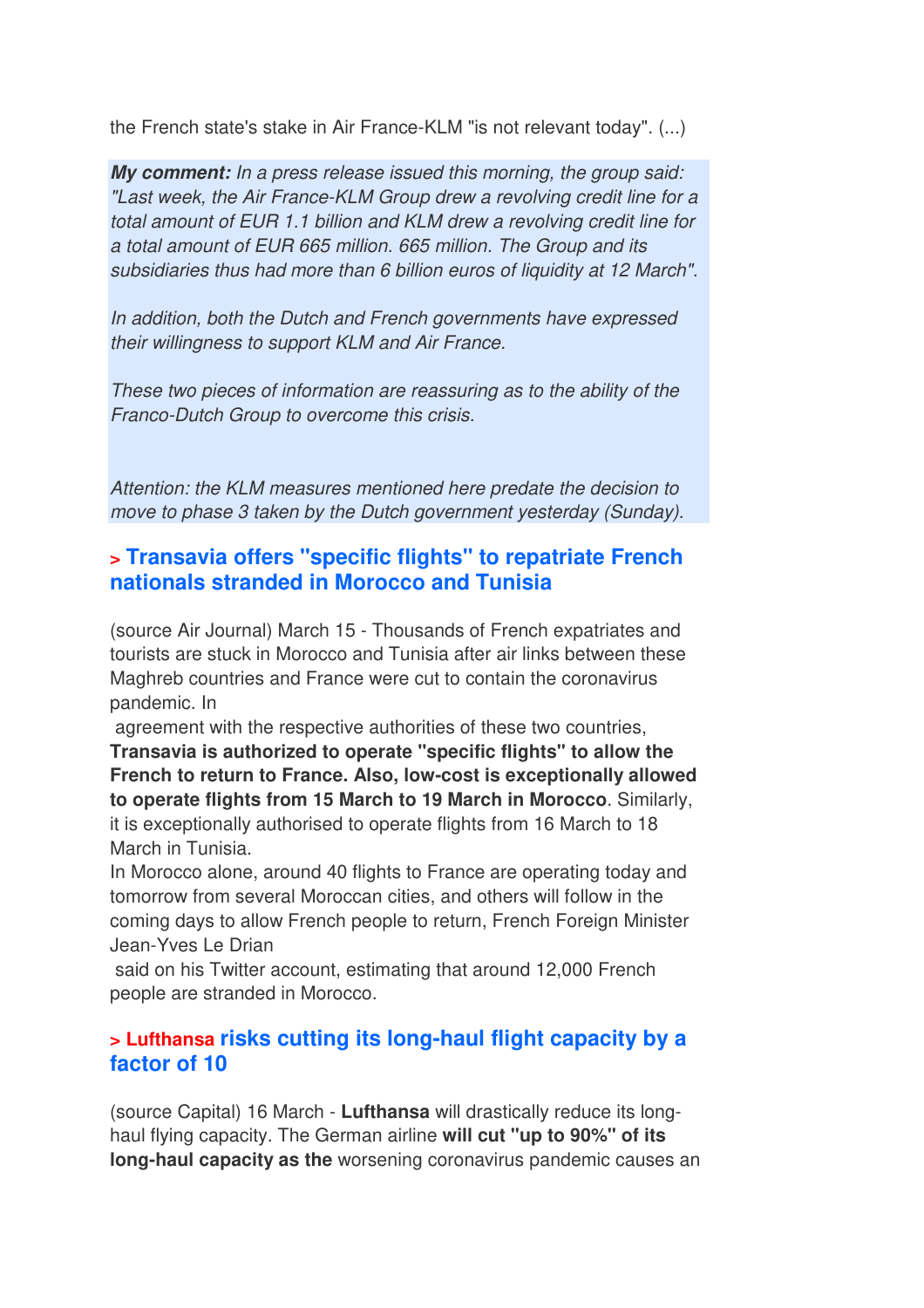unprecedented drop in air traffic worldwide, the group announced on Monday. The number of seats offered on long-haul routes will be reduced by "up to 90%" from Tuesday compared to the initial flight plan, with the cuts mainly affecting routes to "the Middle East, Africa and Central and South America," the group said in a statement.

**In Europe, for short journeys, the group will offer only "20% of the**  seat capacity originally planned". Lufthansa had already announced on Wednesday 11 March that the drastic reduction in its capacity due to the coronavirus epidemic would result in the cancellation of 23,000 flights between 29 March and 24 April. Faced with the epidemic, the group will also freeze its hiring and offer unpaid leave to its employees. Lufthansa is studying the option of short-time working, a spokesman told AFP.

## **> IAG and easyJet cut their capabilities**

(source: Zonebourse) March 16 - The owner of British Airways and Iberia, as well as the carrier easyJet, which are respectively number 3 and 4 among European airlines, announced drastic capacity cuts in an attempt to survive the coronavirus epidemic that is closing international trade.

**IAG**, the owner of BA, **said it would reduce its flight capacity by at least 75% in April and May and** that its outgoing boss Willie Walsh would postpone his retirement. However, the airline group has not asked the government for help. For its part, **easyJet is able to ground the majority of its fleet**. Its managing director Johan Lundgren has called for coordinated government support to help the airline industry survive.

Both airlines said they had strong balance sheets, providing details of their cash positions and credit facilities. **IAG, which also owns Iberia and Aer Lingus, said it had total liquidity of €9.3bn,** while **easyJet said it had £1.6bn in cash plus an unused \$500m revolving credit facility**.

## **> Ryanair doesn't rule out a total shutdown of its fleet!**

(source Air Journal) 16 March - Like other airlines, the Irish group is adapting drastic measures to cope with the fall in demand following the coronavirus epidemic. **For the months of April and May, Ryanair now plans to reduce its capacity** (in terms of free seats) by up to **80%** and could even ground all its planes. **The company**, which **has significant cash resources, with more than €4 billion in cash and** cash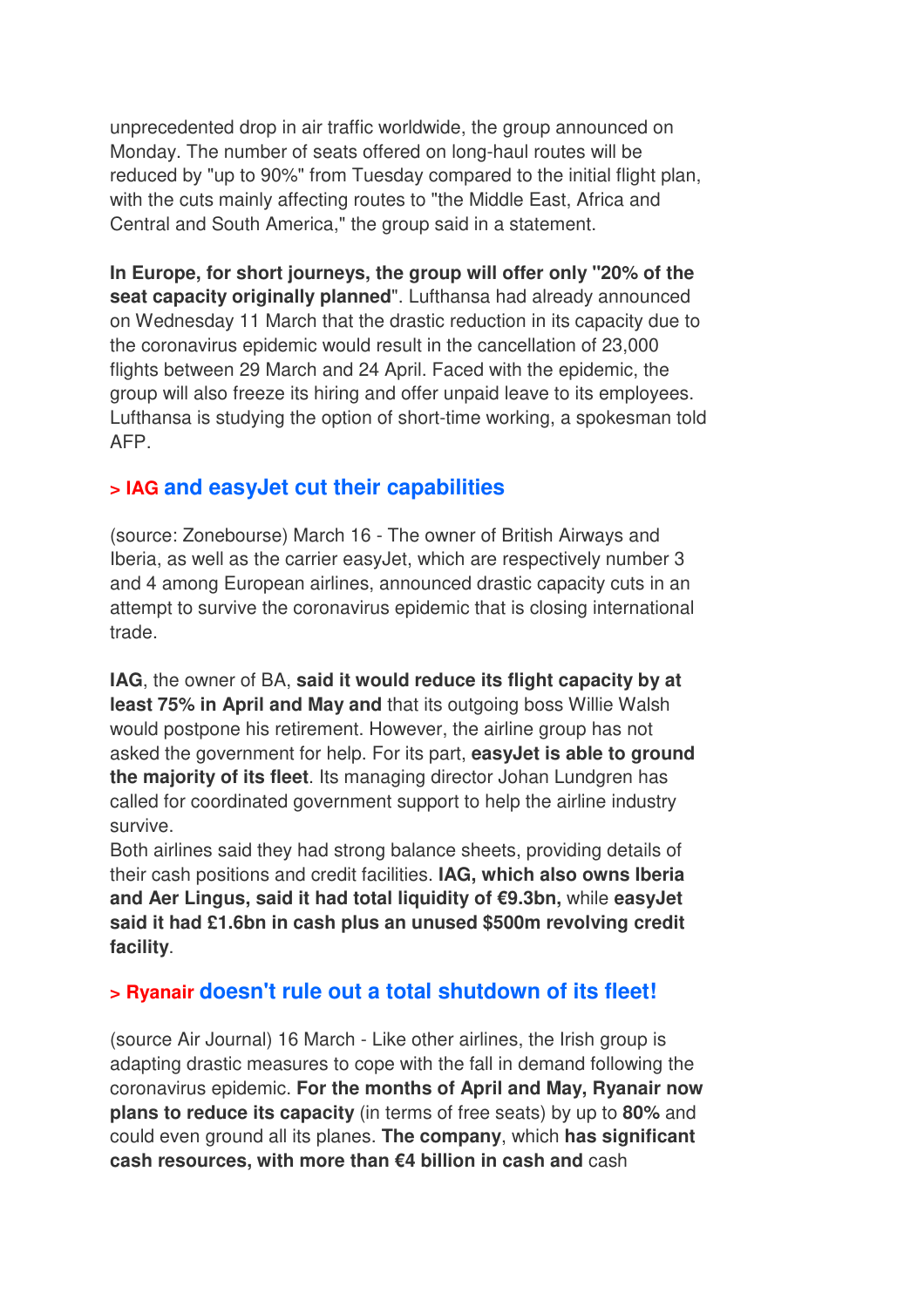**equivalents as of 12 March, is** also taking various steps to reduce its operating expenses and improve its cash flow.

## **> Air Europa announces a short-time working plan**

(source L'Antenne) 13 March - The Spanish company **Air Europa announced on Thursday 12 March a plan to lay off its employees** after the cancellation of many flights due to the impact of the new coronavirus pandemic, union sources said. Air Europa, which has more than 3,800 employees, did not wish to communicate but "does not deny" the information provided by trade unionists. "Workers' representatives and management met today (Thursday) and the company officially announced that it would apply a temporary employment regulation procedure (ERTE)," said the spokesman of the Air Europa USO union, Francisco Borja.

## **> Coronavirus: Norwegian already in big trouble**

(source: Air & Cosmos) 16 March - As expected, Norwegian **is** very strongly impacted by the consequences of the coronavirus crisis on global air transport and even more so since Donald Trump has decreed the closure of US air access to European citizens in the Schengen area. The Norwegian low-cost airline **has announced that it will cut more than 4,000 flights by May and that it will lay off half of its staff**. In total, the airline will cut 25% of its medium-haul capacity and 40 of its long-haul capacity.

From 13 March to 29 March, the airline will cancel "the majority of its flights to the United States" from Amsterdam, Barcelona, Madrid, Oslo and Paris. From 29 March to the end of April, all flights will be suspended, with the addition of the service from Athens. Usually, the airline operates from Paris-CDG seven services to the United States (New York, Los Angeles, Fort Lauderdale, Orlando, Boston, Denver, San Francisco).

**At the same time, the company has welcomed the aid from the Norwegian government but is asking for more**. "We welcome the government's decision to abolish aviation taxes in Norway, but unfortunately this is not enough, as we are currently in an extremely difficult situation. We need specific measures to immediately strengthen our liquidity in the short term. We need the government to look at solutions for the second phase. We ask that these solutions come quickly," the company said.

## **> Rome prepares to take control of Alitalia**

(Reuters source) 16 March - **The Italian government is preparing to**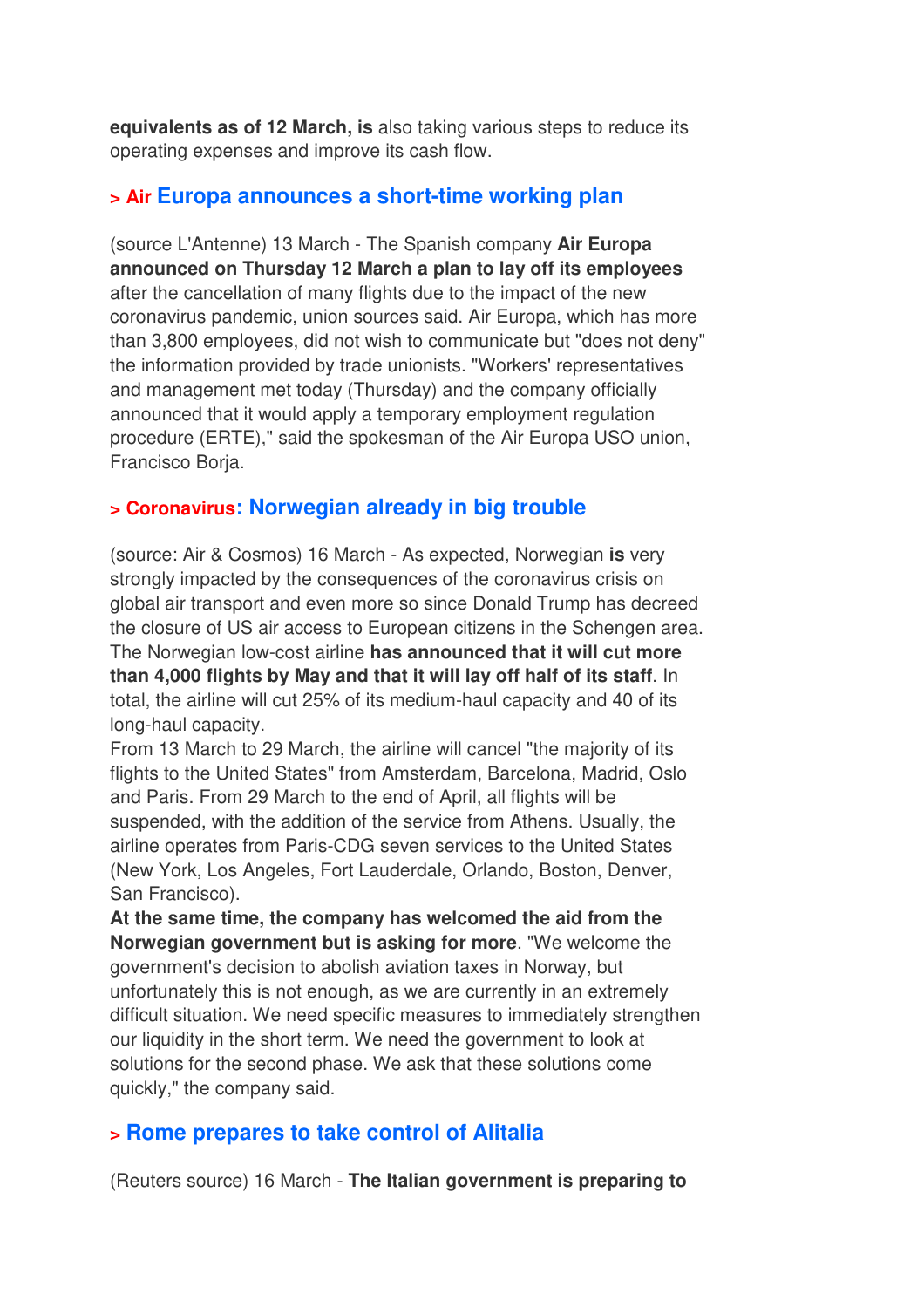**take full control of Alitalia** as the health crisis linked to the coronavirus epidemic in Europe forces Rome to reconsider its plans to find a buyer for the ailing airline, Il Messaggero reported on Sunday.

According to the new plan, which is already at an "advanced stage", the daily explains, the government would take control of Alitalia's air and ground operations through a public "vehicle". This plan would be implemented "in a short space of time", the newspaper adds. (...)

 A source close to the dossier had told Reuters that the company, which has been in difficulty for many years, was short of cash despite a 400 million euro injection decided by the Italian government at the beginning of the year. (...)

For its part, the daily **La Repubblica reported on Sunday that Rome was planning immediate aid for the air transport industry in the order of 500 million euros, to be followed by other measures equivalent to 3 billion euros, which would allow Alitalia to be nationalised.**

## **> USA: Airlines drastically reduce their flights**

(source Le Figaro with AFP) 15 March - US airlines have announced drastic cuts in their flight plans from Monday in response to the ban on entry into the United States for travellers from Europe, which will be extended on Monday evening to the United Kingdom and Ireland. **American Airlines plans to cut capacity on international flights by 75 percent from** last year's levels, according to a statement released Saturday night.

 "These (flight) suspensions will last until 6 May. This change is a response to the drop in demand and the transport restrictions ordered by the American government due to the coronavirus (Covid-19)," the company said. **American Airlines will also reduce its capacity on domestic flights in the United States by 20% in April and 30% in May**.

Its competitor **Delta Airlines indicated** on its website on Sunday that it was in the **process of adapting its flight schedule to the** new ban. The airline has already announced that it is maintaining only a few daily transatlantic flights. As for Southwest Airlines, it will "probably make service reductions according to demand, but we have not made any announcement," a spokeswoman for the company told AFP. (...)

# *End of press review COVID-19*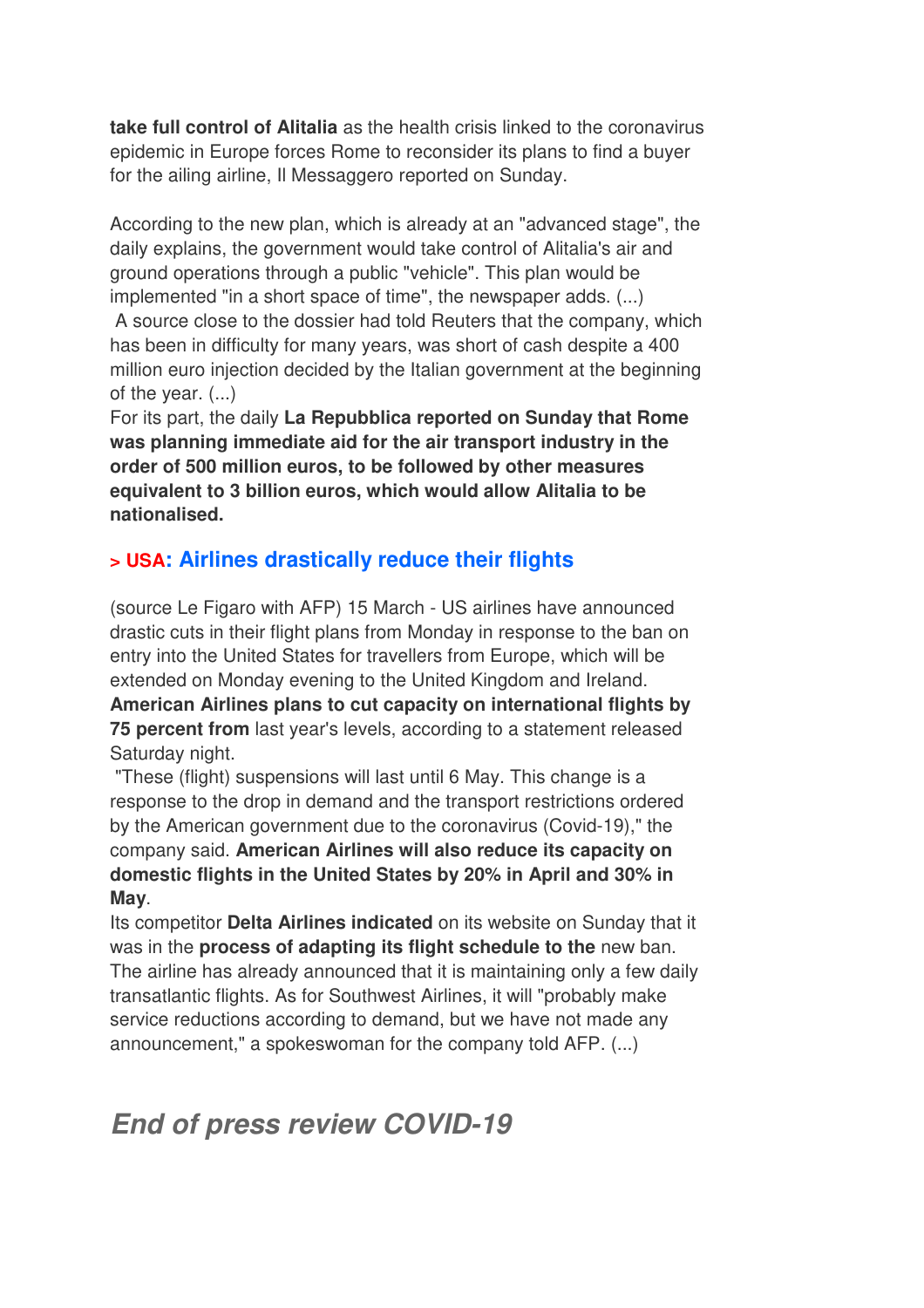## *Press review ...*

## **> The South-West is rallying around Safran to launch a biofuel industry**

(source Le Journal de l'Aviation) March 12 - An engine manufacturer, players in the food, chemical and gas transport industries, competitiveness clusters, a university and a Chamber of Commerce and Industry, it is a seemingly heterogeneous team that met on March 10 in Bordes (New-Aquitaine). Yet it had a single goal: to **lay the foundations for the creation of an** end-to-end **supply chain for aeronautical biofuels** with local players from the Southwest of France. To this end, the ten participants signed a letter of intent to launch a technological and economic feasibility study.

**This project, initiated by Safran Helicopter Engines with the support of the New Aquitaine region, should enable them to respond to the call for expressions of interest (AMI) launched by the French Ministry of Ecological and Solidarity Transition on January 27, as part of the** Commitment to Green Growth (ECV). The ECV sets short-term targets for the substitution of fossil fuels by sustainable biofuels, of around 2% in 2025 and 5% in 2030 (representing around 400,000 tonnes of biofuels), in order to initiate a broader movement and reach the 50% target for 2050 set in the national low-carbon strategy.

There are therefore ten signatories at the moment: Safran Helicopter Engines, Euralis, Teréga, ACD (Aquitaine Chimie Durable), Chemparc, Agri Sud Ouest Innovation, Xylofutur, the Pau Béarn Chamber of Commerce and Industry, the University of Pau and the Pays de l'Adour and Aerospace Valley. (...)

**The consumption of biofuels is currently negligible in the aeronautics industry in France and in the rest of the world, notably because of their prohibitive cost. (...) It costs three times more than conventional kerosene**. For Franck Saudo, president of Safran Helicopter Engines, the challenge is therefore to create an industrial sector capable of lowering this cost, by ensuring the availability, distribution and consumption of sustainable aviation biofuels.

This industry will have to set up virtuous processes to guarantee the sustainability of these new-generation fuels, i.e. a low carbon footprint throughout their life cycle. Indeed, as Nicolas Jeuland, senior expert on Safran's future fuels,

explains, **the difference with conventional kerosene lies in production, storage and delivery (with a drop in emissions of 65 to 90% compared with Jet A-1) and not in combustion (a drop of a few**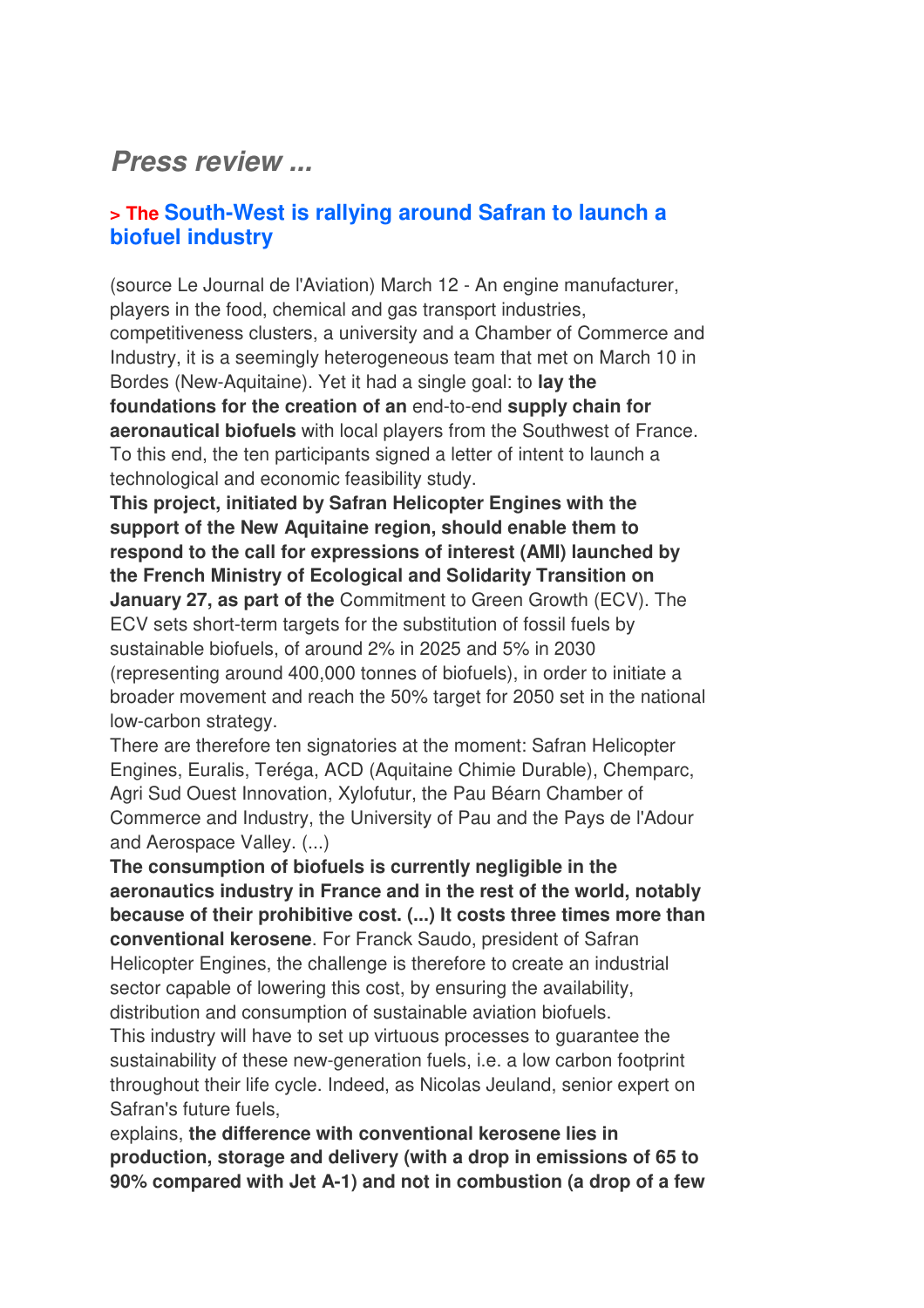#### **percent).** (...)

**The choice of the biofuel to be used by this industry has not yet been decided. So far six types have been approved and six others are under development worldwide** for "drop in" use, which allows up to 50% biofuel to be mixed with conventional kerosene without modification on the aircraft. The partners will have to pool their skills to make the best economic, technical and environmental choice and above all avoid "the wrong good idea".

As an agricultural co-operative, Euralis could thus propose different sources available for making biomass without affecting food production or resorting to deforestation. At the same time, the expertise of Safran Helicopter Engines would help to establish technical criteria, with the study of the impact of the different fuels on the performance and lifespan of its engines, etc. Safran Aerosystems could also participate for fuel systems.

Finally, **the project includes a direct outlet for the industry. Safran Helicopter Engines** should commit to purchasing a volume of fuel for its engine tests, which are currently one of its main sources of CO2 emissions. Safran Aircraft Engines could follow suit if the experiment is conclusive. **However, there is still a need for a major consumer, more precisely an airline company, to guarantee a sufficient volume of purchases for the industry to reach its critical mass**. (...) Finally, each of the participants seems well aware that **biofuels alone will not be enough to achieve the objective of reducing CO2 emissions from** air transport by **50%** by 2050 compared to 2005. They are only one element among others that will contribute to reducing the carbon footprint of current aircraft in the short term, some of which will still be flying for 30 or 40 years. **In the longer term, aeronautics must study the possible use of electricity, hybrid electric, hydrogen, biomethane and natural gas. This will necessarily involve technological breakthroughs in aircraft design.**

*My comment:* Manufacturers are mobilising to launch a French sustainable biofuels development sector.

It will be necessary for the government to support this approach if it is to be successful.

*Stock exchange press review ...*

**> The Paris stock market in free fall as a recession approaches (-11.4%)**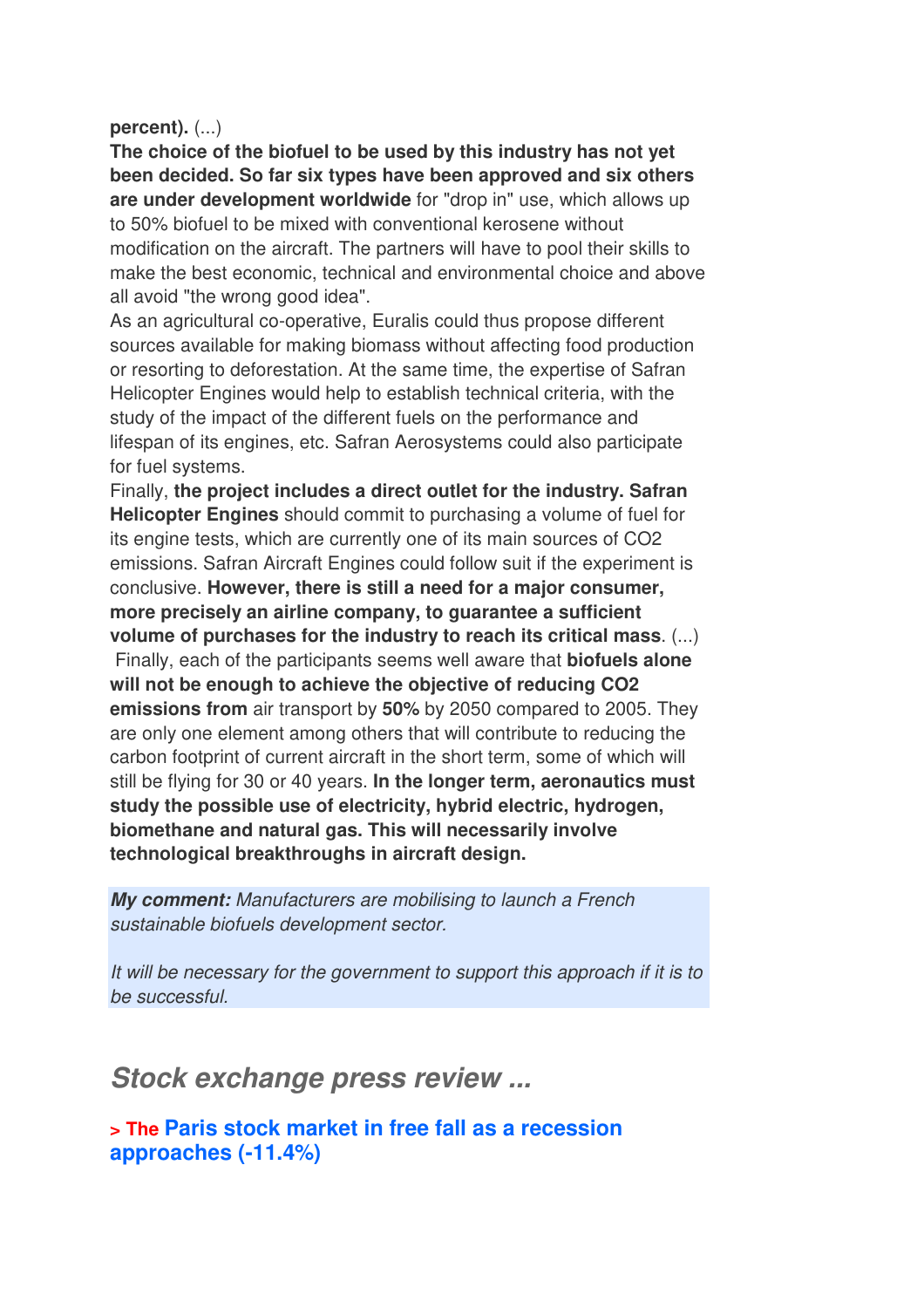(source AFP) March 16 at 1:55 pm- **The Paris stock market was experiencing another black Monday, continuing to sink at midsession** (-11.4%), with the spectre of a recession looming and taking over the all-out responses of central banks to lessen the economic impact of the new coronavirus. (...)

 "**We have never seen downward pressure like this. Even in 2008,** when we were close to a cataclysm, the movements were different," notes Alexandre Hezez at Richelieu Gestion.

"Sales are massive and indiscriminate," he told AFP.

Central banks and governments are employing major resources in an attempt to stem the economic consequences of the new coronavirus epidemic that is now raging in Europe, which has become the epicentre of the disease, and is gradually contaminating the United States. (...) Many market participants consider that the response would have to be

much more budgetary than monetary to be effective.

In China, industrial production has contracted for the first time in nearly 30 years while retail sales have collapsed, showing the extent of the damage while waiting to see more clearly the economic impact of the pandemic in Europe and the United States.

**The entire transport sector was suffocating: Airbus (-18.4% to 60.6 euros), Air France-KLM (-16.86% to 3.99 euros), which has announced a drastic reduction in its offer, Renault (-19.4% to 13.44 euros) with its four Spanish plants at a standstill, and Peugeot (- 16.6% to 9.90 euros).** 

 **ADP (-15.97% at 78.15 euros) fears a negative impact of 190 million euros in 2020 on its gross operating income.** (...)

*My comment:* Many of you have asked me about the opportunity to buy or sell your Air France-KLM shares. Please be aware that ethically I cannot answer this question.

But I answer all your messages to make it easier for you.

# *End of the press review*

## **> Privatisation of ADP: Constitutional Court rules that the referendum project has failed**

(source Le Figaro with AFP) 13 March - **The Constitutional Council has validated 1,090,570 supports for the referendum project of shared initiative (RIP) on the privatisation of Aéroports de Paris at the** end of the period of collecting signatures opened nine months ago,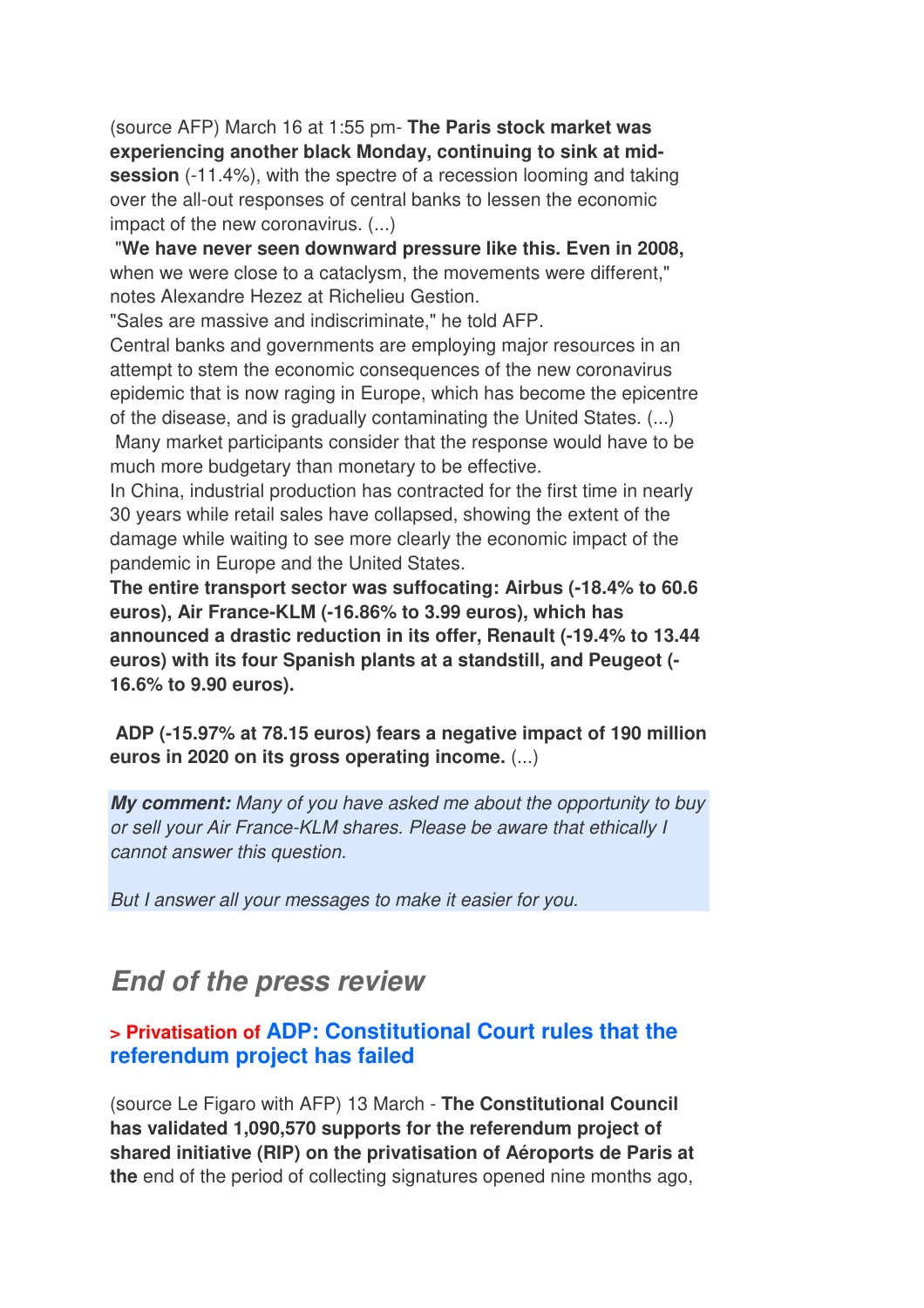the "wise men" announced on Friday in a press release. The figure of the last score remains insufficient to start the RIP on ADP which, to be validated, required the support of 4.7 million citizens or 10% of the electorate. (...)

**If this result removes the last legal obstacle to the privatization of ADP, the government said on Wednesday that this question "cannot be raised immediately given the current market conditions due to the coronavirus crisis**. "We would be a very bad manager if we made the immediate choice to sell off the state's assets and holdings in ADP," explained government spokeswoman Sibeth Ndiaye. The government's initial plan was to invest the proceeds from the sale of ADP's assets in government bonds, generating an annual return of €250 million, to finance innovative projects. But since then, the Coronavirus crisis has changed the situation, hitting air transport hard, with companies and airports suffering from containment measures, the caution of holidaymakers and cancellations of business trips. (...)

#### **> My comment on the Air France-KLM share price evolution**

**The Air France-KLM share is at 4.319 euros at the close of trading on Monday 16 March. It fell by -16.59%.** At the start of the coronavirus epidemic, it was at 9.93 euros.

**The average (the consensus) of analysts for the AF-KLM share is down to 10.71 euros**.

**A barrel of Brent Oil** (North Sea) **is at \$30 a barrel, down \$6 this week.** At the start of the coronavirus outbreak, it was \$69. That's the biggest drop since 1991.

#### **This indicative information in no way constitutes an invitation to sell or a solicitation to buy Air France-KLM shares.**

You can react to this press review or provide me with any information or thoughts that will help me better carry out my duties as a director of the Air France-KLM Group.

## **You can ask me, by return, any question relating to the Air France-KLM group or employee shareholding...**

I'll see you soon.